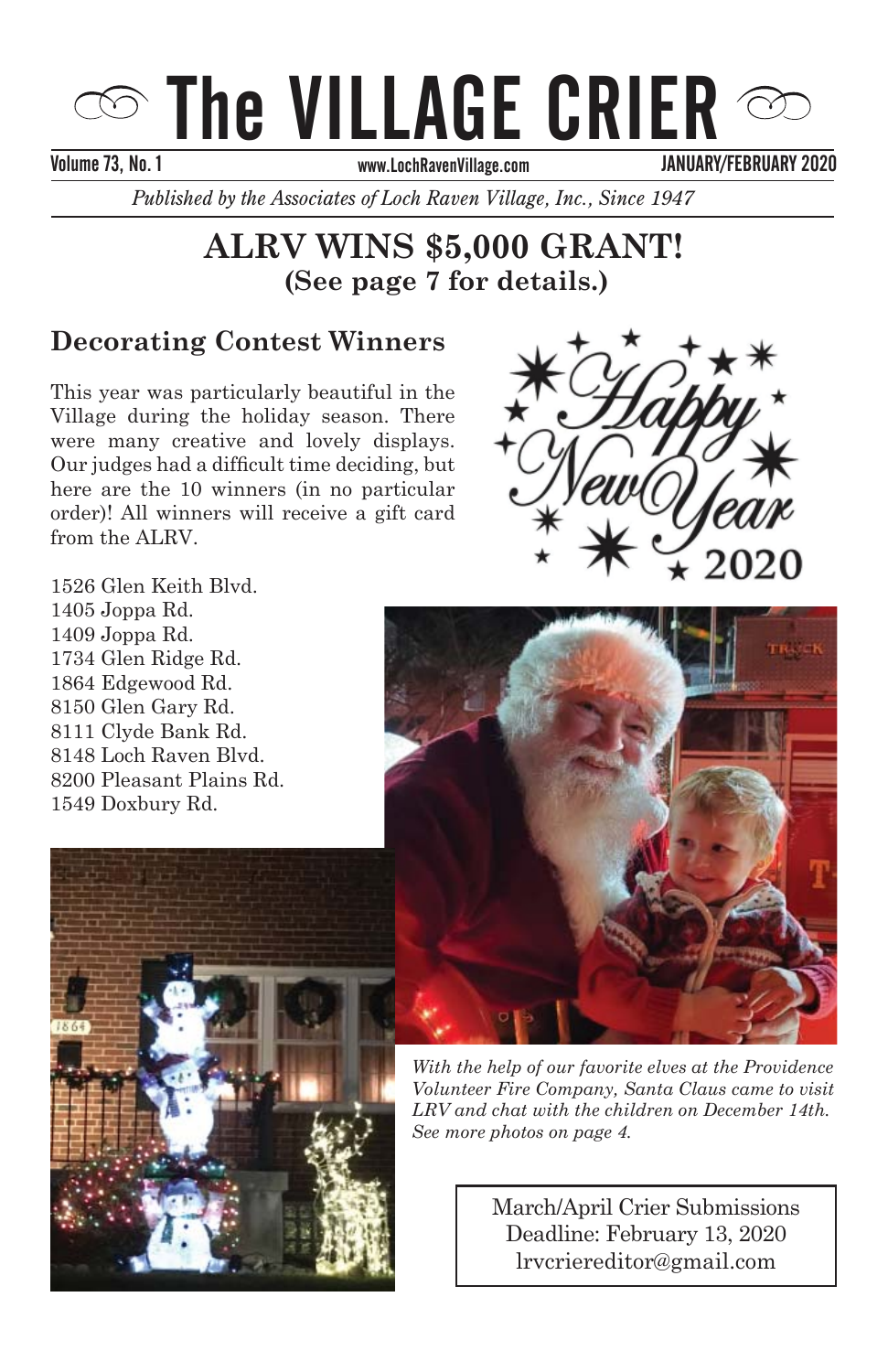#### **EXECUTIVE COMMITTEE**

*President* – Peter Moulder alrvpresident@gmail.com *Vice-President* – Nick Linehan lochravenvillagegreen@gmail.com *Treasurer* – Leslea Knauff lesleak@aol.com *Secretary* – Susan Redpath sredpath402@comcast.net

#### **BOARD MEMBERS**

**Colleen Carr** mayercm06@yahoo.com John Fiastro *icfiastro@hotmail.com* **Jason Garber** lrvcommittee@gmail.com **Gary Herwig** garysherwig@hotmail.com **Bruce Knauff** 410-823-0648 **Derek Krueger** DKrue09@gmail.com **Antoinette O'Donnell** odonnell.lrv@outlook.com **Sue O'Neill** sueannoneill01@gmail.com **Gretchen Sarkin** gsarkin1@gmail.com **Kate Walkinshaw** snairwell@hotmail.com

#### **COMMITTEES -** *It takes a Village!*

*Architectural Review Committee –* LochRavenVillageCovenants@gmail.com *Block Captains –* Lori Cullinan lrvblockcaptain@gmail.com *Block Party Grants –* Antoinette O'Donnell *Citizens on Patrol –* John Kelly LRVillageCOP@aol.com *Community Events –* Susan Redpath, Antoinette O'Donnell *Gardens –* Nick Linehan, Gretchan Sarkin *Marketing –* Kate Walkinshaw *Membership –* Peter Moulder, Susan Redpath *Real Estate –* Leslea Knauff *Planning/Zoning Development –* Nick Linehan, Peter Moulder *Welcome –* Sue O'Neil *School Liason –* Colleen Carr

*LRV Website –* snairwell@hotmail.com *LRV Facebook* – odonnell.lrv@outlook.com

*The Village Crier*  **Editor** *–* Mary Noy lrvcriereditor@gmail.com **Layout & Printing** *–* Strategic Factory **Advertising** *–* lrvcrierads@gmail.com **Distribution** *–* Lois Herty loisherty@msn.com

#### **CONTACTS**

*Baltimore County Code Enforcement – 410-887-3351 District 5 County Councilman – David Marks 410-887-3384 council5@baltimorecountymd.gov District 6 County Councilwoman – Cathy Bevins 410-887-3388 council6@baltimorecountymd.gov*  County Executive's Office Contact-*District 5: Kristin King, 410-887-1366 kking@baltimorecountymd.gov Pet Locator – Darrell Krushensky 410-823-6330 Police – 911 or 410-887-2222*   $Sixth$  *Precinct Significant Event Information – baltimorecountymd. gov/Agencies/police/pc06 Solid Waste Management – 410-887-2000 Towson University (off-campus resident complaints) Richard Goldschein at 410-704-2057*



**ALRV MEETINGS**

**Meetings are held on the second Wednesday of each month** 7:00pm, **Loch Raven Center** 1801 Glen Keith Boulevard, Room 102 *unless otherwise noted in events calendar; no meeting in August*

Residents are encouraged to attend, and to help in our ongoing work "to protect, maintain, and enhance the property values of Loch Raven Village homes, and the quality of life of Loch Raven Village residents."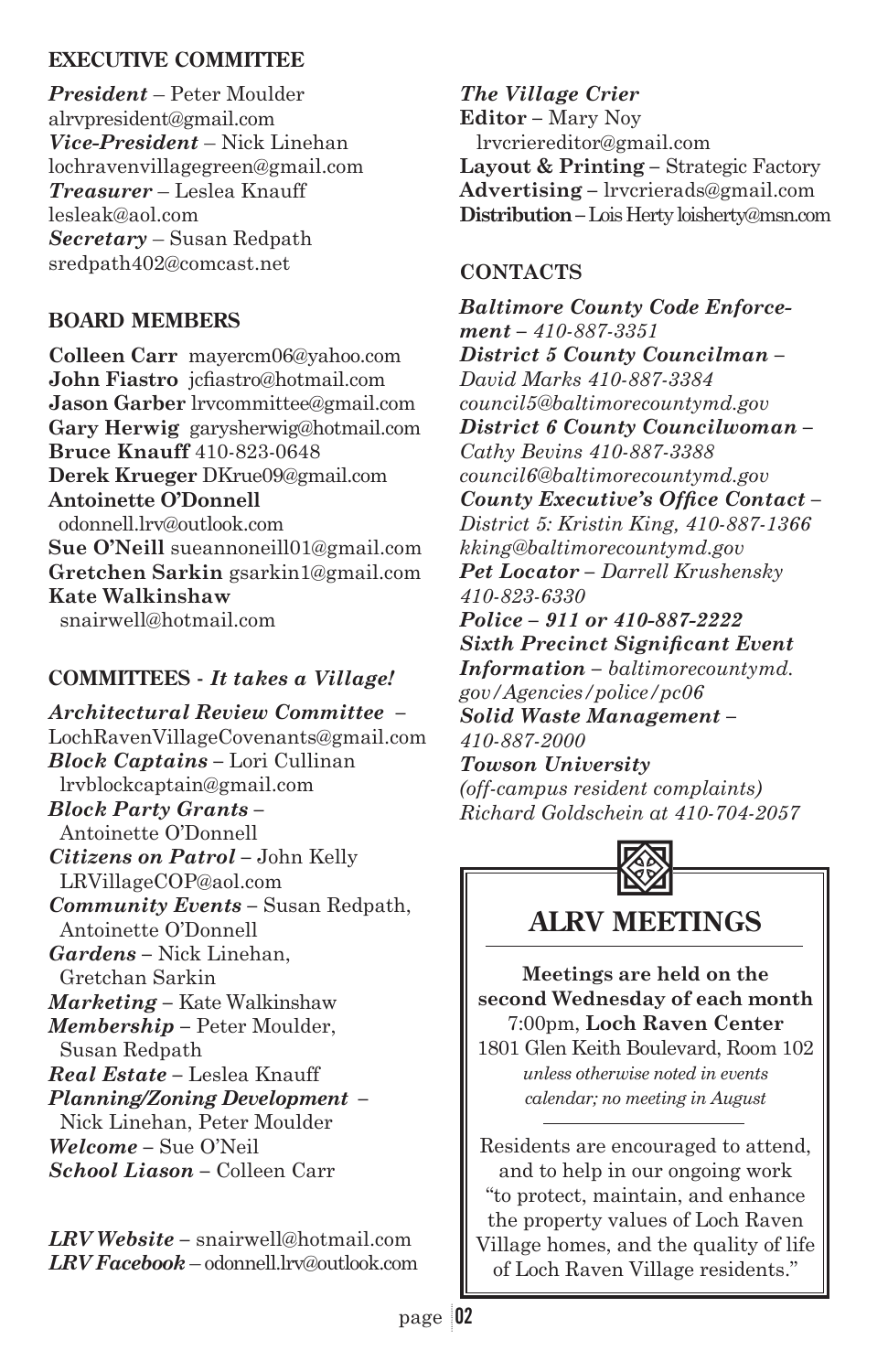# **Board Notes**

As we head into the colder, winter months, bad weather and possible snow may be on the way, and many people's attention turns to…parking. Our Village homes were constructed at a time when the majority of homes were occupied by families, and many if not most of those families had only one automobile.

Times have changed for a variety of reasons. Although many changes have been positive, they have caused parking to be at a premium unlike a time before now. I, and we as a Board, don't want to be preachy, but please be respectful of your neighbors!



Twenty-year Village resident and former ALRV Board member Lori Cullinan graciously has agreed to serve as the new Block Captain Coordinator. Consider volunteering to be a Block Captain. The time commitment is minimal, and it is important to know that Block Captains are not facilitators of disputes among neighbors, law enforcement personnel or vigilantes, or enforcers of County Code or the community's covenants.

There are approximately 1,500 homes in Loch Raven Village, and it is Lori's hope that "Block Captains…facilitate communication and help to make this large neighborhood feel like a smaller community."

Many thanks to new Board member, John Fiastro, and longtime board member and past president, Nick Linehan, for applying for and being awarded a grant for funding toward the upkeep and maintenance of the gardens on Putty Hill Avenue between Goucher Boulevard and La Salle Road. How awesome!

Stay tuned regarding the revitalization of the Joppa Road Loch Raven Boulevard/ Joppa Road commercial district and the Pleasant Plains Elementary School (PPES) boundary study, both of which are ongoing.

Many varieties of Loch Raven Village  $'swag'$  – vintage flags, t-shirts, etc. – are available for purchase. Please contact any Board member for additional information.

These Notes address only a few of the many issues to which the ALRV currently directs its attention. The best way to stay informed is to come to a meeting and maybe consider offering a bit of your time and talent for the betterment of Loch Raven Village. Unless otherwise published in The Village Crier and/or on the Associates' official website, http:// www.lochravenvillage.com/, the Board of Directors of the ALRV meets on the second Wednesday of each month at 7:00 p.m. in Room #102 of the Loch Raven Center – i.e., the former Loch Raven Elementary School – located at 1801 Glen Keith Boulevard. It takes a Village.

Enjoy the frigid winter months, and look for the next Board Notes sometime in February.

Respectfully submitted,

Gary S. Herwig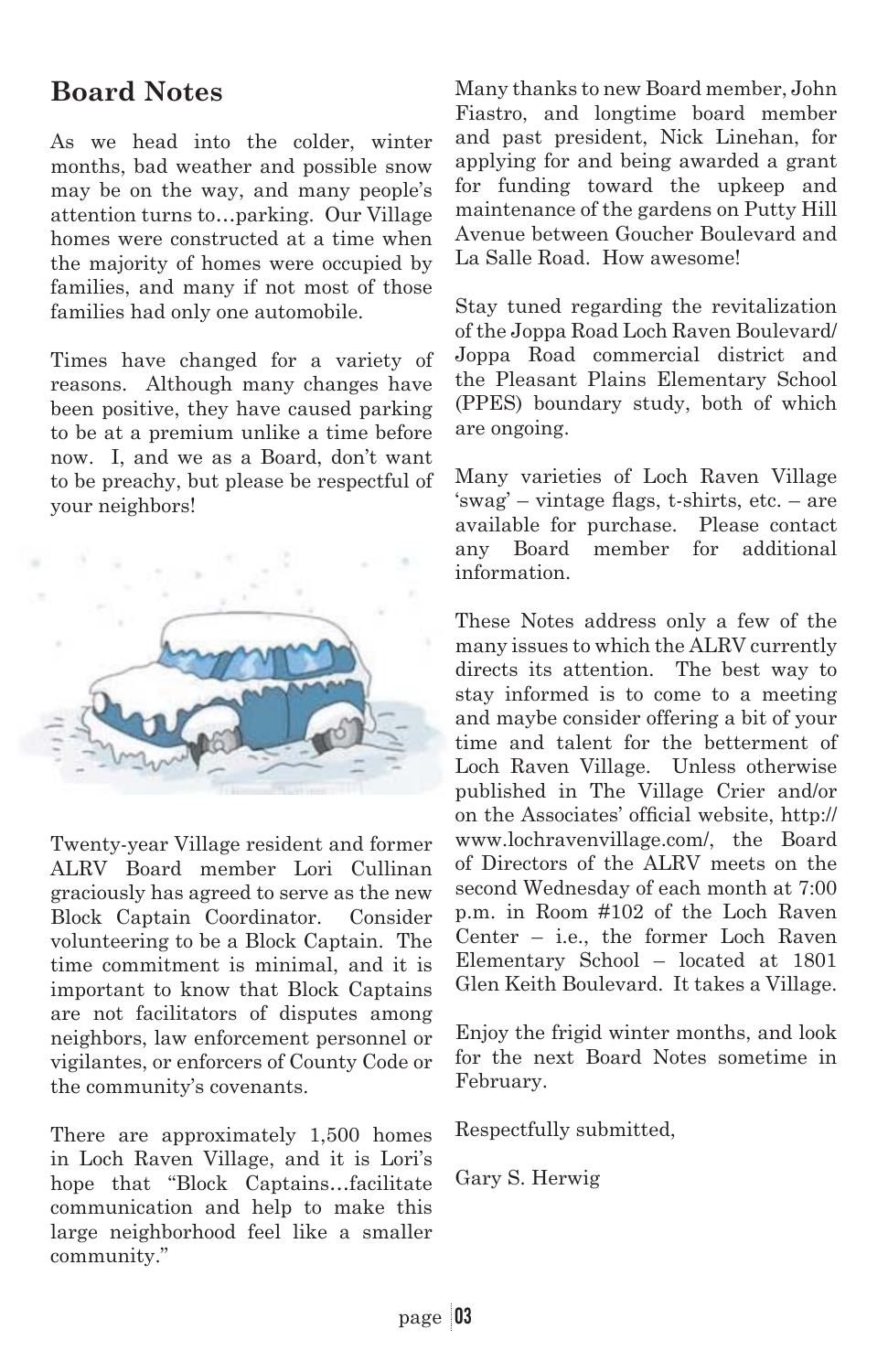





*Good times at the pancake breakfast with Santa at Babcock Church (co-sponsored by the ALRV) and later that evening as Santa visited the neighborhood!*

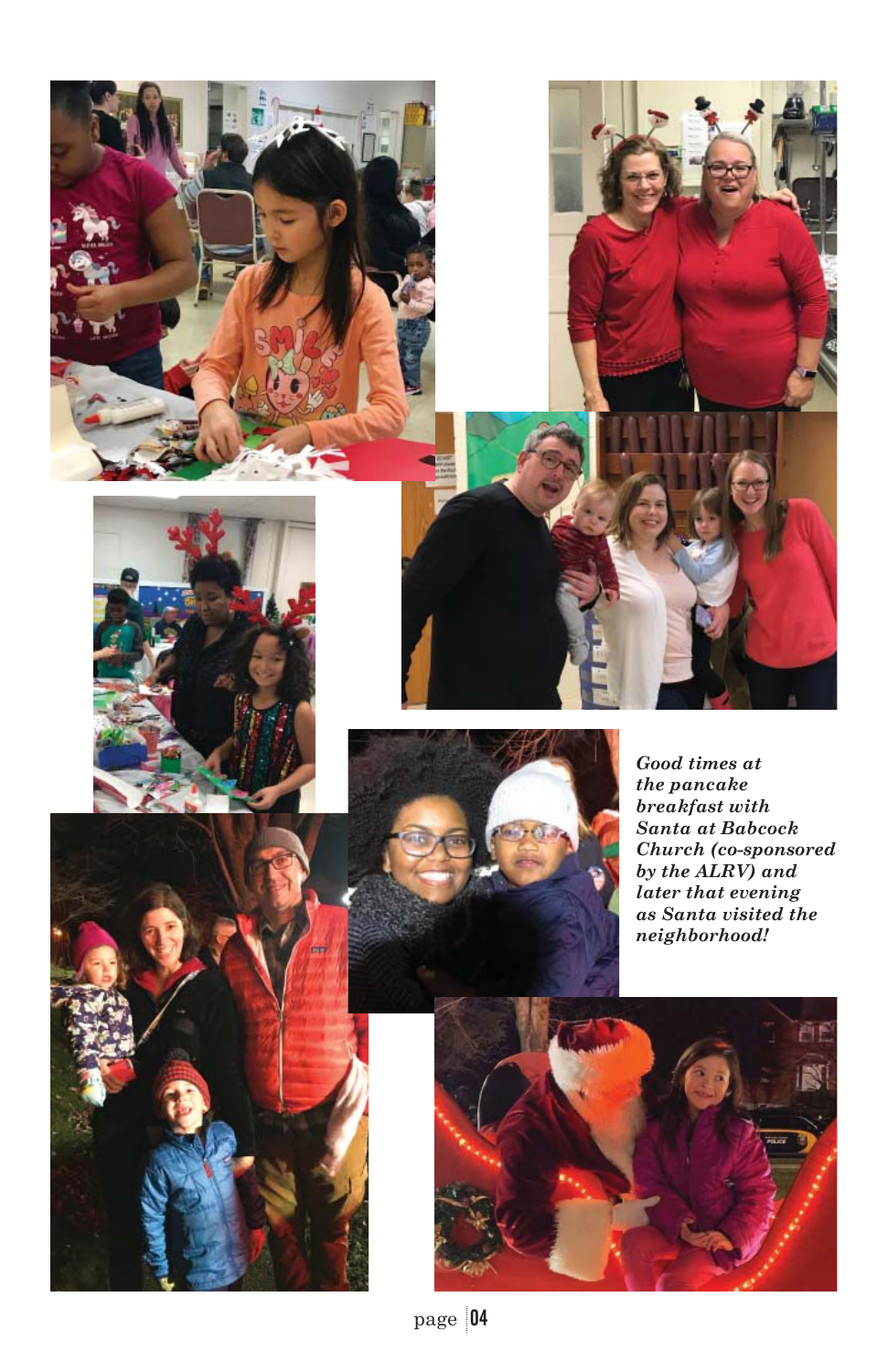## **Pleasant Plains Elementary SCHOOL NEWS** Gardenia Lawns LLC

PTA meetings – 1/13 and 2/10 at 7:00 p.m. Spirit Nights – 1/15 Potbelly Sandwich Shop, 2/19 Chuck E. Cheese Boundary Study Public Input Meeting -- 2/26 6:30 p.m. at Loch Raven High School (Snow date is 2/27.)

## **Loch Raven Academy**

The Loch Raven Academy PTSA is sponsoring a spirit night at Chick-Fil-A in Parkville on January 21 from 5:00 – 8:00 p.m. The PTSA will receive 20% of sales. A flver must be shown to the cashier in order for the school to receive credit. The flyer is attached and will also available on our Facebook page, www.facebook. com/LochRavenTechnicalAcademyPTSA.

# **Calvert Hall**

For 175 years, Calvert Hall has been a top notch academic institution in the Baltimore community. Newsweek recently ranked Calvert Hall in the top 10% of America's Best STEM High Schools.

In Thanksgiving news, the Calvert Hall community donated more 25,067 canned food items to help our surrounding community. Two days after the drive was completed, the Calvert Hall football team went on to defeat the Loyola Dons 33-10 in the 100th meeting of the Turkey Bowl.

The Science National Honor Society students from Calvert Hall and Notre Dame Preparatory School completed a day of service at Loch Raven Reservoir. Under the supervision of Mr. Tom Peri '71 and Mr. Charles Motsay '76, more than 60 students from the two schools collected several hundred pounds of trash. This was the largest combined group of students in the 11 years the two schools have joined together for this important project.



**Lawn Cutting**  $\mathcal{R}_{I}$ **Bush Trimming** 

Reliable & Responsive

**CALL US for your free estimate TODAY!** 

> **JASON SULLIVAN 2** Operator

# 

No lawn too small!



**LOCH RAVEN VILLAGE** a Covenant Community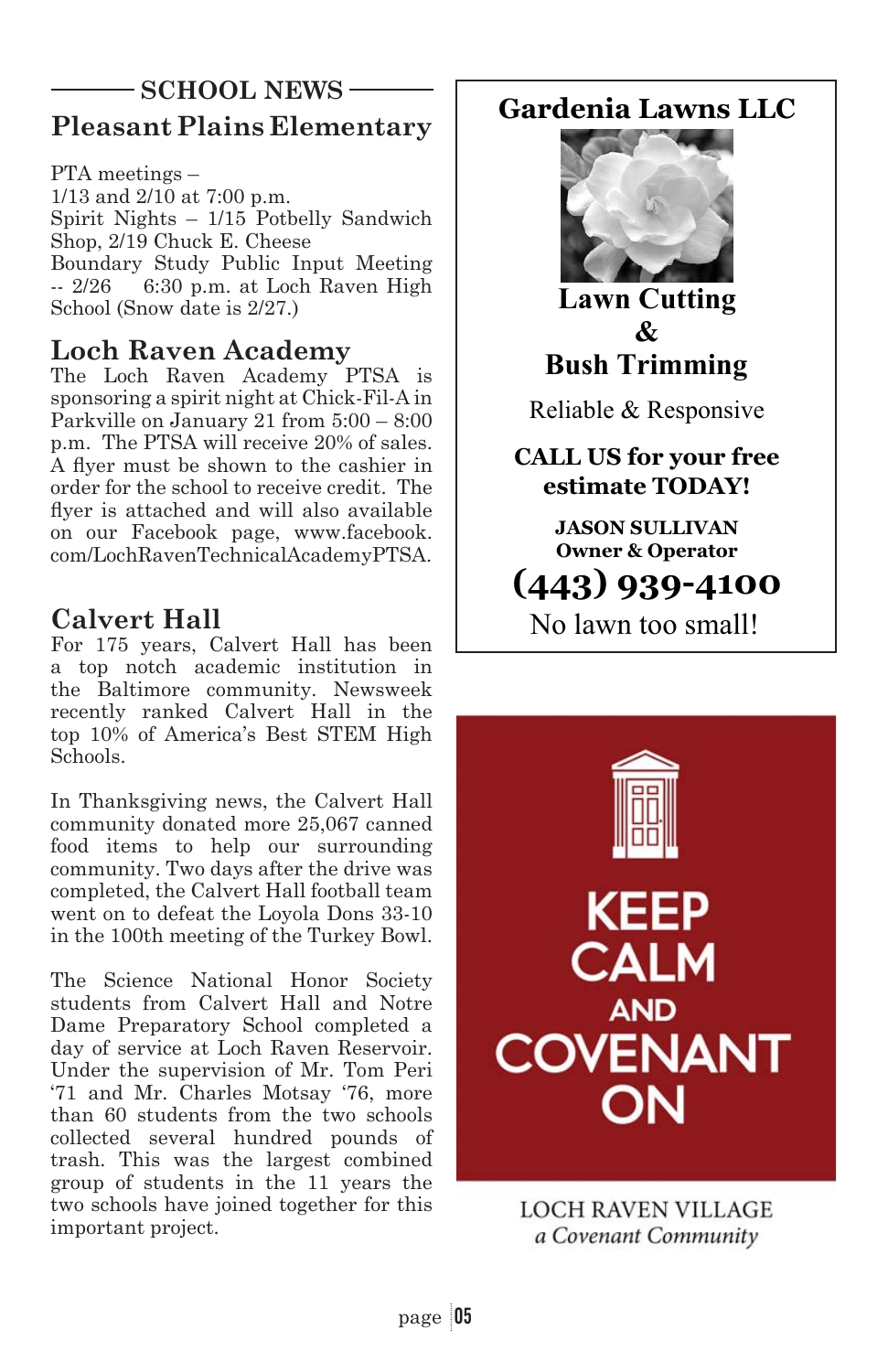# *Leslea S. Knauff, Realtor® Senior Real Estate Specialist® RESE® Certified Staging Professional*

# *UP or DOWN-sizing?*<br>FREE staging help



for your LRV home!

nearly 900 websites! *FREE* exposure on Coldwell Banker's partner network of

*410-627-2441 (cell) 410-252-2111 (office) 22 W. Padonia Road– Suite A100 Timonium MD 21093* 





**RESIDENTIAL BROKERAGE** Not intended to solicit currently listed property. Operated by a subsidiary of NRT LLC.

# *AMERICAN MUAY THAI*



MARTIAL ARTS SCHOOL BOXING • KICKBOXING • MUAY THAI 7214 Harford Road | Parkville, Maryland *(443) 474-7020 www.americanmuaythai.com* AMT offers the following classes:

¤ ¤ • Youth Kickboxing • Private Sessions • Fundamental Kickboxing • All Level Kickboxing

*Sign Up For 5 FREE TRIAL CLASSES TODAY AT www.myamericanmuaythai.com/free-trial-registration*

# CREATING YOUR MASTERPIECE.

From creative design to a targeted mailing list and clever promotional items to oversized, hard-to-miss posters, we'll help you checkmate your competition!

- Branding
- Marketing
- Communications
- Print
- Signage
- Digital/Web

410.427.0190 www.strategicfactory.com

# I'd like to introduce myself.

Stop by my new office for a free insurance quote and to find out how Allstate can help protect you.



**Jim Craig** 410-377-6100 6609 York Road Towson, MD 21212 jimcraig1@allstate.com

202251

Subject to terms, conditions and availability. © 2011 Allstate Insurance Co.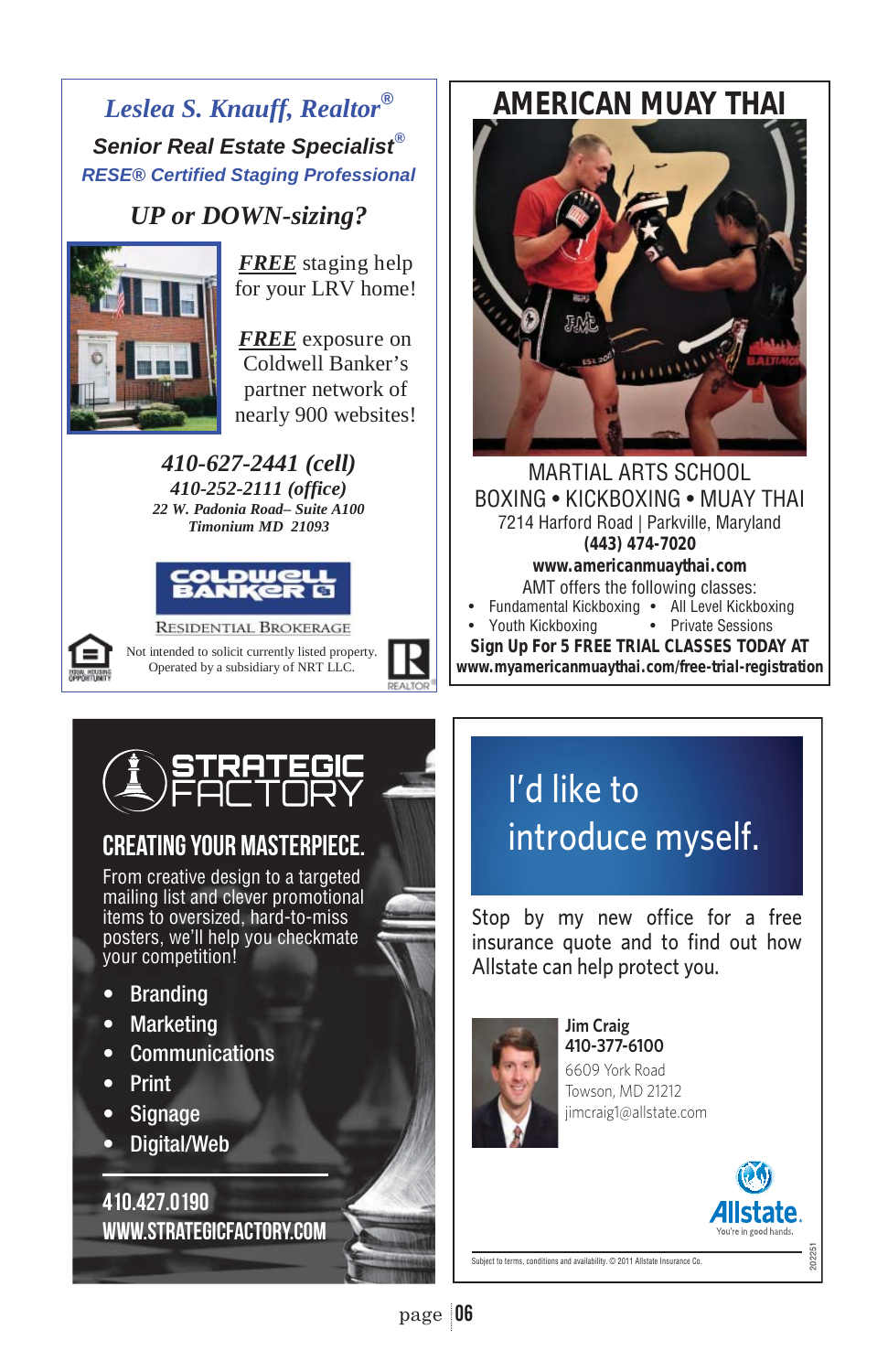

*Towson Communities Alliance Treasurer Joe Goodman presents the grant check to ALRV board member Nick Linehan on December 12th.*

### **ALRV Receives Grant**

At the close of 2019, the Associates of Loch Raven Village applied for and received a matching grant for \$5000 to support new landscaping to the Putty Hill median gardens west of LaSalle Road. This award will enable a spring 2020 planting of the median garden.

This project will revitalize planting areas within the median. Previously, barberry, an invasive non-native species on the Maryland Invasive Species list existed on the median. ALRV volunteers have removed the barberry and other unintended plantings. However, related maintenance required considerable volunteer time and effort.

The project will use predominantly native species including native shrubs, perennial flowering plants and grasses. This will reduce annual maintenance costs. The length of the median to be improved is approximately 300 feet.

Towson Communities Alliance, of which ALRV is a member community, awarded the grant. The Alliance annually makes available funds for beautification projects. Grant funding comes from open space fees from several Towson development projects which it will disburse to Towsonarea groups over the next several years.

ALRV estimates the project will cost about \$9000. The \$5000 matching grant reduces ALRV's cost to just below \$4000. The ALRV board will use funds from its Community Benefit Fund which supports such beautification projects. ALRV's settlement with developers of Loch Raven Commons, the old Raytheon site initially funded the Community Benefit Fund.

ALRV Board Members John Fiastro, Nick Linehan and Bruce Knauff identified the grant and prepared the application.

If you are aware of similar grants that can support ALRV's beautification efforts, please contact John Fiastro at icfiastro@hotmail.com.

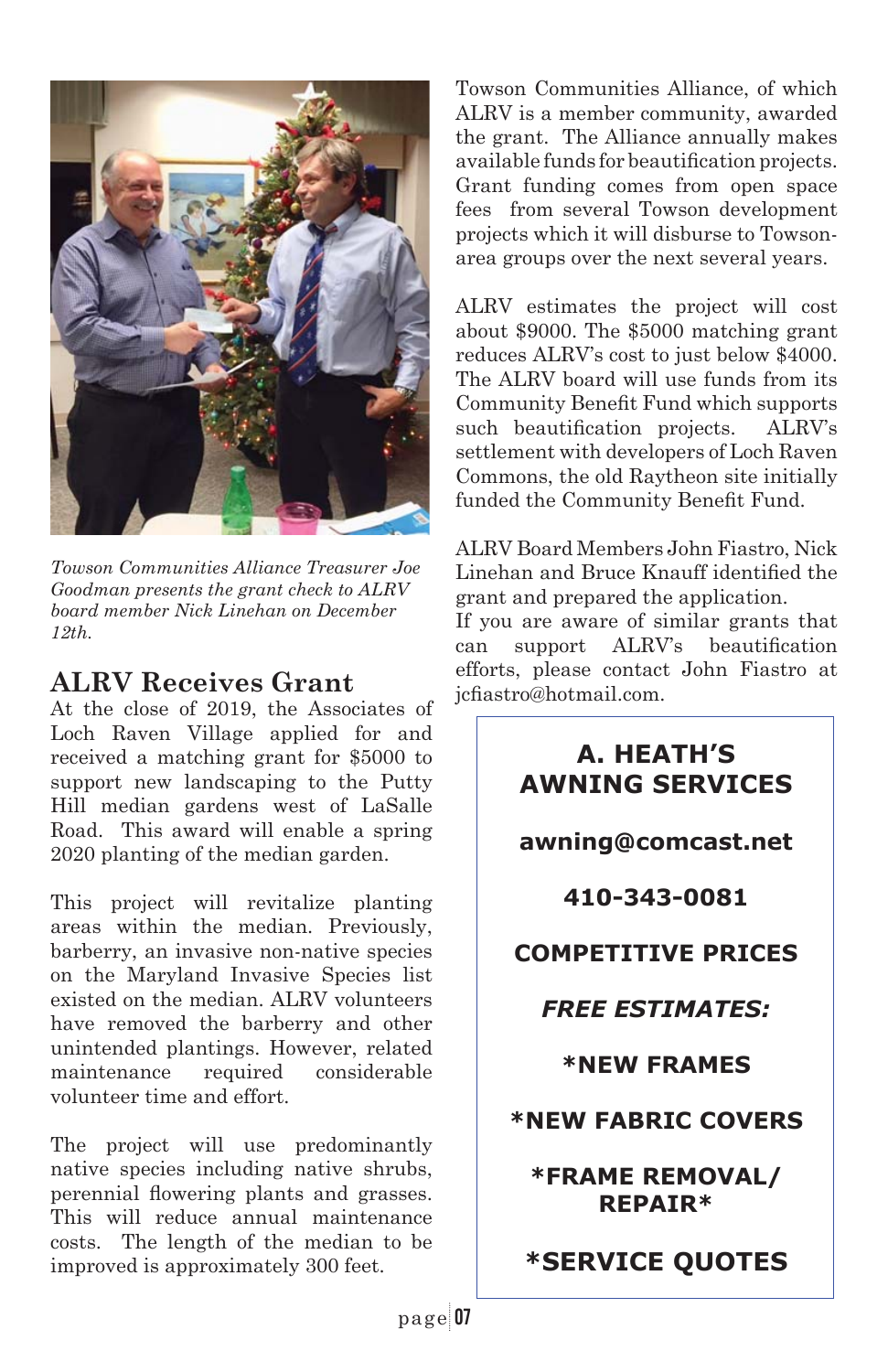

*Share your news with the Village Crier – welcome a new neighbor, wish someone a happy birthday, announce the birth of a child! Over the Fence is your opportunity to tell others what is going on in your part of the Village. Email lrvcriereditor@gmail.com.*

Congratulations to **Suzanne Loudermilk** of Dellsway Rd. for co-authoring the book *Lost Restaurants of Baltimore.* Suzanne had a book signing at Eddies of Roland Park in December. Way to go, Suzanne!





# That feeling you get when you've just paid your ALRV dues…

(See back page for more on how you too can get that feeling!)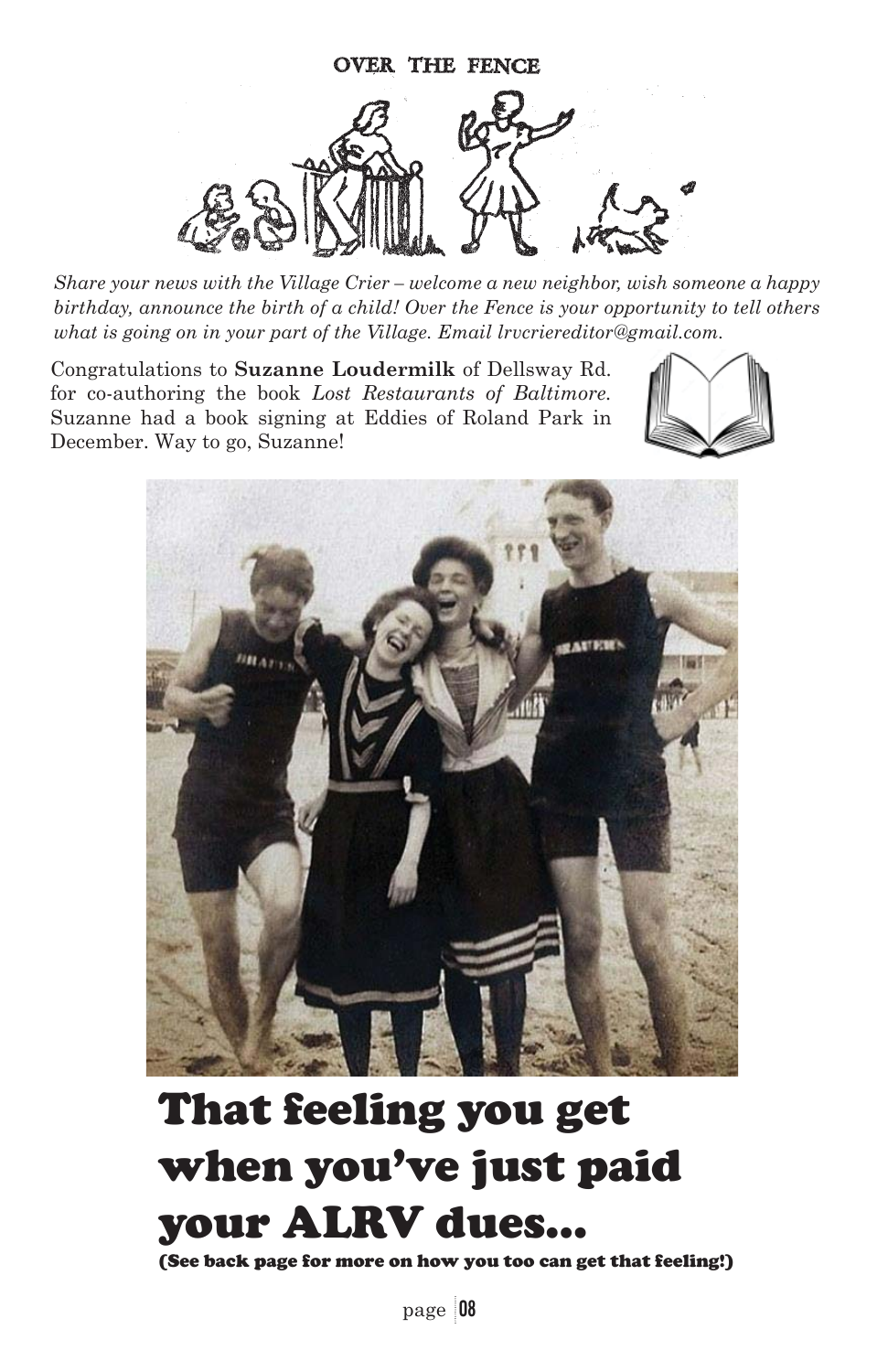#### **COP News Personal Security Ideas**

Some items of value received at Christmas have serial numbers, so why not record the number and perhaps even take a picture? Documenting such things as TV's, cell phones, printers, bikes, laptops, cameras, and gaming systems might come in handy should the item be stolen. Another good idea is to document credit cards carried in your wallet. If you have a copier/scanner do a layout of the cards face down in an 8 x 11 format and make a copy. Update the document as cards are added or deleted. This will come in handy should the wallet be lost or stolen. Also, copy the reverse side of credit cards showing customer service phone numbers. It'll make it easy when reporting to credit/bank card companies to preclude unauthorized use and in obtaining replacements.

To add a deterrent to car theft, purchase and use the Club steering wheel lock. COP discourages warming your unattended car on cold or hot mornings. But if you must, leave the Club engaged on the steering wheel and keep an eye on your car from your doorway. Car thieves are expert in getting into cars quickly. As always:

**If you SEE SOMETHING, SAY SOMETHING, call 9-1-1 promptly!**  Happy New Year John Kelly LRVillageCOP@AOL.COM

## **Modifications Reminder**

Exterior modifications to your Loch<br>Raven Village home are governed Raven Village home are governed by the LRV Community Covenants. Applications for this work must be approved in advance and submitted in writing to The Associates of Loch Raven Village, Inc. Building Restrictions Committee, P.O. Box 9721, Towson, MD 21284. Visit our Covenant Guidelines resource page at http://lochravenvillage. com/property.html or email enquiries to the Building Restrictions Committee/ Architectural Review Committee at LochRavenVillageCovenants@gmail. com.

## **Block Captain News**

There will be a Block Captain Meeting for current Block Captains and anyone wanting to learn more about the volunteer position on Wednesday, January 15th at 7:00pm. The meeting will be held at the Loch Raven Center at 1801 Glen Keith Boulevard, Room 102. Currently we have openings for Block Captains for Greenway, Kirkwall, Loch Ness and Putty Hill (West). Also, thank you to all the Block Captains for hanging the many holiday wreathes that decorated the neighborhood street signs. They really added to the festive feel of our Village. Thank you to these three volunteers for becoming block captains since the last issue of the Crier was published.

Loch Raven (East) - Teresa Hammer Pleasant Plains South - Lauren Brown Pleasant Plains North - Amber Deal



*Village Resident*  **@ 443-465-9606**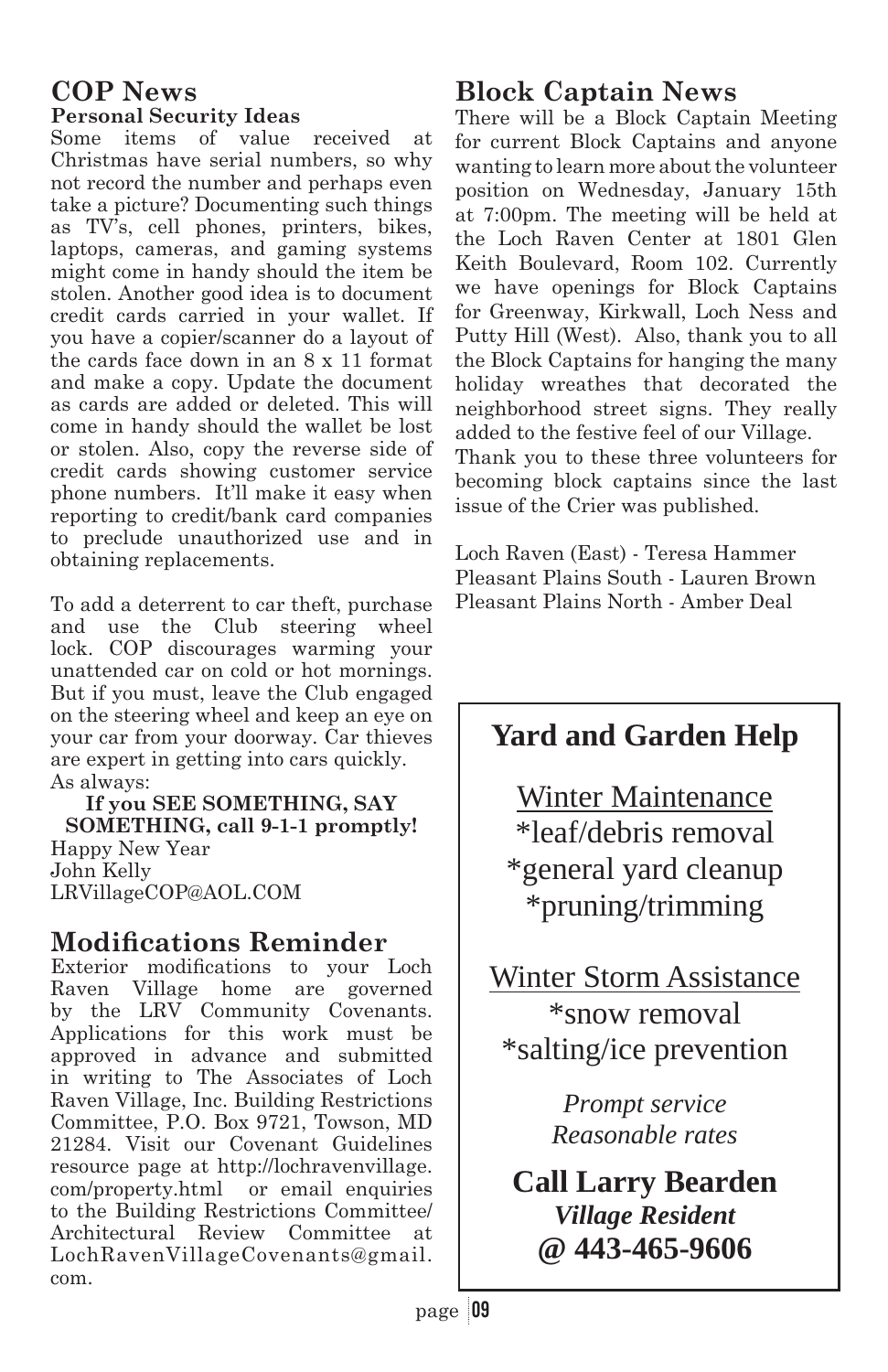# Events Calendar January– February

*The Events Calendar provides a snapshot of upcoming activities in and around our community. For a complete list of activities at Loch Raven Library, visit: bcplonline.org/events/datelines-loch-raven. For more information on events at Cromwell Park visit info@cromwellvalleypark.org.* 

#### **ALRV Board Meetings**

January 8 February 12 March 11 7:00 p.m., Loch Raven Center Contact: Peter Moulder pmoulder49@gmail.com Please note that the board meetings are held on the second Wednesday of every month.

#### **Loch Raven Village Book Club**

Jan. 19 Feb. 20 Panera's at Towson Place Contact Rita 410-825-0002

#### **TU Jazz Festival**

This day long festival will include morning rotations of middle and high school performing groups, a professional concert after lunch, followed by afternoon learning sessions for all! Proceeds from festival activities support Towson University Jazz Festival (TUJF) activities through the Towson University Foundation/Jazz Ensemble Fund. Visit tuboxoffice.com for more information. January 16 beginning at 9:00 a.m. Harold J. Kaplan Concert Hall, CA 3042 Center for the Arts, Towson University,

#### **TU Empty Bowls Workshops**

Anyone regardless of their experience with ceramics is invited to join TU students and faculty in creating a bowl after a demonstration on hand-building. TU ceramic students will glaze-fire the bowls and deliver them to the St. Vincent de Paul's Empty Bowls event in March. Cost is \$15. Proceeds help Maryland's homeless and hungry. February 1 & 8 1:00 – 3:00 (must sign up for a time slot)

To sign up and buy tickets visit towson. edu/event/empty\_bowls\_workshops. Center for the Arts, Ceramics Studio, CA 3012 Towson University

#### **LOCH RAVEN LIBRARY EVENTS Drop-in Tech Help**

Did you get a new device over the holidays that you need some help deciphering? Bring your device in for hands-on technology instruction. 1/12 10:00 – 11:00 a.m., 1/13-  $1/15$  10:00 – 11:00 a.m. & 2:00 – 3:00 p.m.,  $1/16$  10:00 – 11:00 a.m. & 6:00 – 7:00 p.m.,  $1/17$  2:00 – 3:00 p.m.

#### **Resume Building:** Soft Skills

#### Development

Leadership development facilitator and trainer Nadine Hailey helps to define and develop soft skills and hard skills on your resume. Learn how to update your resume and cover letter to include these soft skills and make yourself more attractive to potential employers. Registration for this event begins on 1/15 at 5:00 p.m.

#### **CROMWELL PARK EVENTS**

#### **Cabin Fever** – All ages

Have cabin fever? We have the cure. Get plenty of Vitamin D and help ward off those winter time blues while we take a hike on our trails. We will retire to the Nature Center for hot chocolate afterwards. Registration required. \$2 members/\$4 nonmembers. Willow Grove Nature Center February  $1 \quad 1:00 - 2:30 \text{ p.m.}$ 

**Maple Sugaring Weekend** – All ages Native people made sugar from the sap of our native maples. Join a Naturalist for this ongoing program to tap a tree, boil some sap and make a pancake. Drop in program. FREE! Reservations NOT required. Willow Grove Nature Center February  $22 \& 23 \quad 11:00 \text{ a.m.} - 3:00 \text{ p.m.}$ 

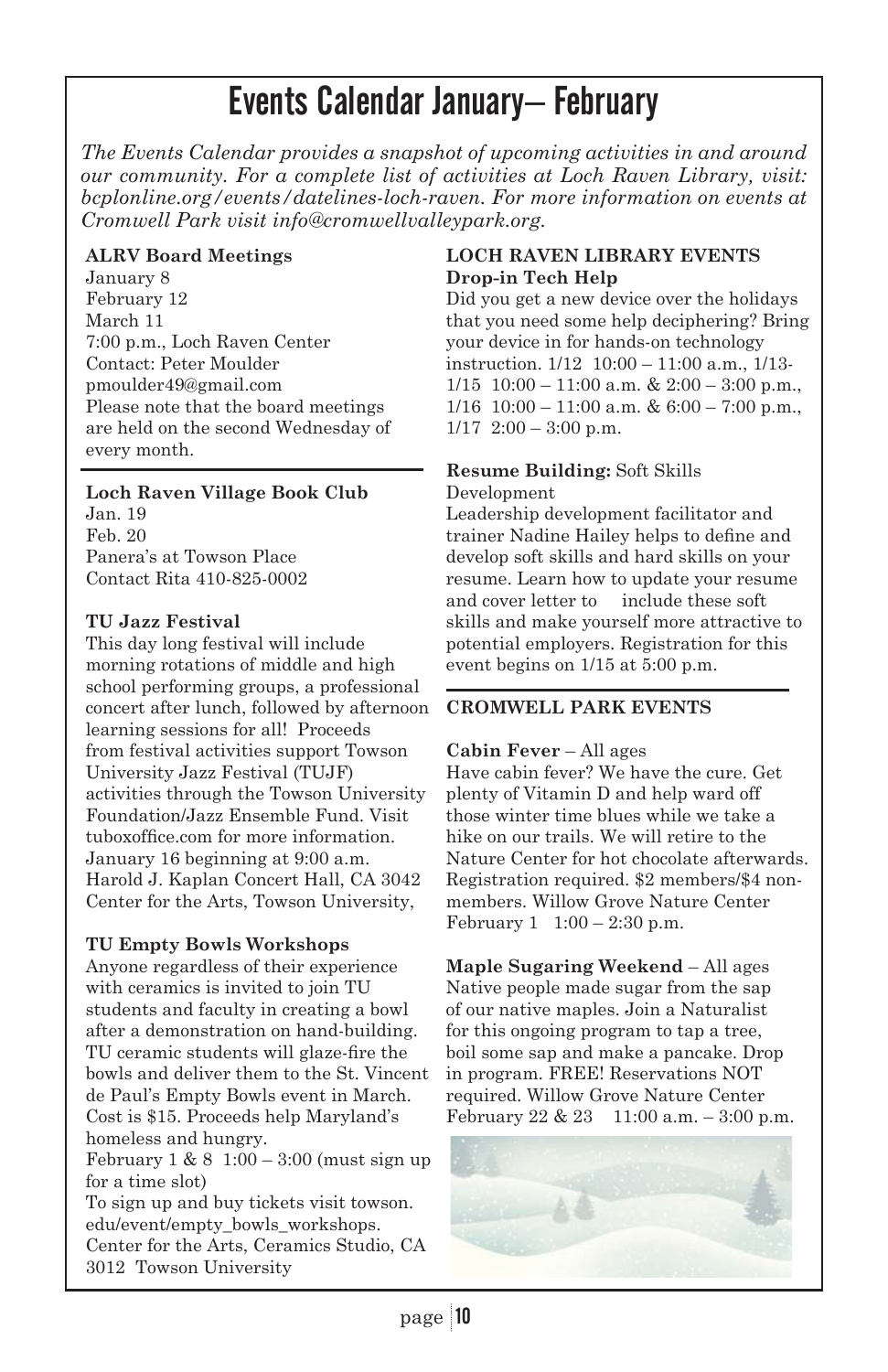# **Looking for a way to help your neighborhood out?**

Consider becoming a Block Captain! For information email LRVBlockCaptain@gmail.com.

> **LOOK FOR THE NEXT ISSUE OF THE VILLAGE CRIER ON MARCH 13TH**



**FIND US ON FACEBOOK!**

BE **BLOCK** 

CAPTAIN

www.facebook.com/LochRavenVillage.



**LAW OFFICE OF SUSAN R. GREEN, P.C.** 606 Baltimore Avenue, Suite 400 Towson, Maryland 21204 **(410) 494-7400 www.hardball-law.com**

Susan R. Green, founder of Baltimore's Hardball Law, is a new breed of lawyer with an old-school sensibility. She is a personal attorney, the kind of attorney who feels like one of the family. For her, justice is not business, it's a commitment.

Our Services: Automobile Accidents, Personal Injury, Criminal Defense, Medical Malpractice, Worker's Compensation **CALL FOR A FREE CONSULTATION!!!**

# **Your Home Sold Guaranteed At a Price Acceptable to You<br>or I Will Buy it for Cash**

The Tim Hodgin Home Selling Team of Keller Williams Legacy Central (o) 410-560-5858 (c) 443-745-2734 TimHodgin@kw.com TimHodgin.com

**CRACK WILLIAMS** 

www.YourHomeSoldGuaranteed.net **To discuss the Guaranteed Sale of your home, call me, or get a FREE report that explains this Guarantee at:** 



"We used Tim Hodgin's Guarantee Program to sell our home & he sold it. The level of attention and service was so high, we felt like we were his only client." - *The Damareck Family*

"Tim sold our home on Pleasant Plains Rd. for 98% of the asking price & using one of his Guaranteed Home Sale programs.' - *The O'Donnell Family*

**Average Sold Price in Loch Raven Village 2018 \$217,136 (all homes, all Realtors) \$221,300 (when listed & sold by Tim Hodgin)** 

**Sold Price Compared to Original List Price 2018 96.80% (all homes, all Realtors) 98.88% (when listed & sold by Tim Hodgin)**

\*conditions apply. Seller & Tim must agree upon time of possession & price.

田白

## **TO PLACE AN AD:**

Submit your ad via email (pdf) to lrvcrierads@gmail.com. Send a printed copy with payment to: The Village Crier P.O. Box 9721 Baltimore, MD 21284. *No ads will be taken by phone.*

> **RATES ARE AS FOLLOWS: Classified ads:**

\$5.00 per 25 words, 50 word max. **Professional Service ads:** \$25.00 per ad, 50 word max. Display ads: \$75.00 per ad. NOTE: The Crier has limited availability! *All Ads must be paid in advance of publication.*  Make checks payable to: **Associates of Loch Raven Village, Inc.**